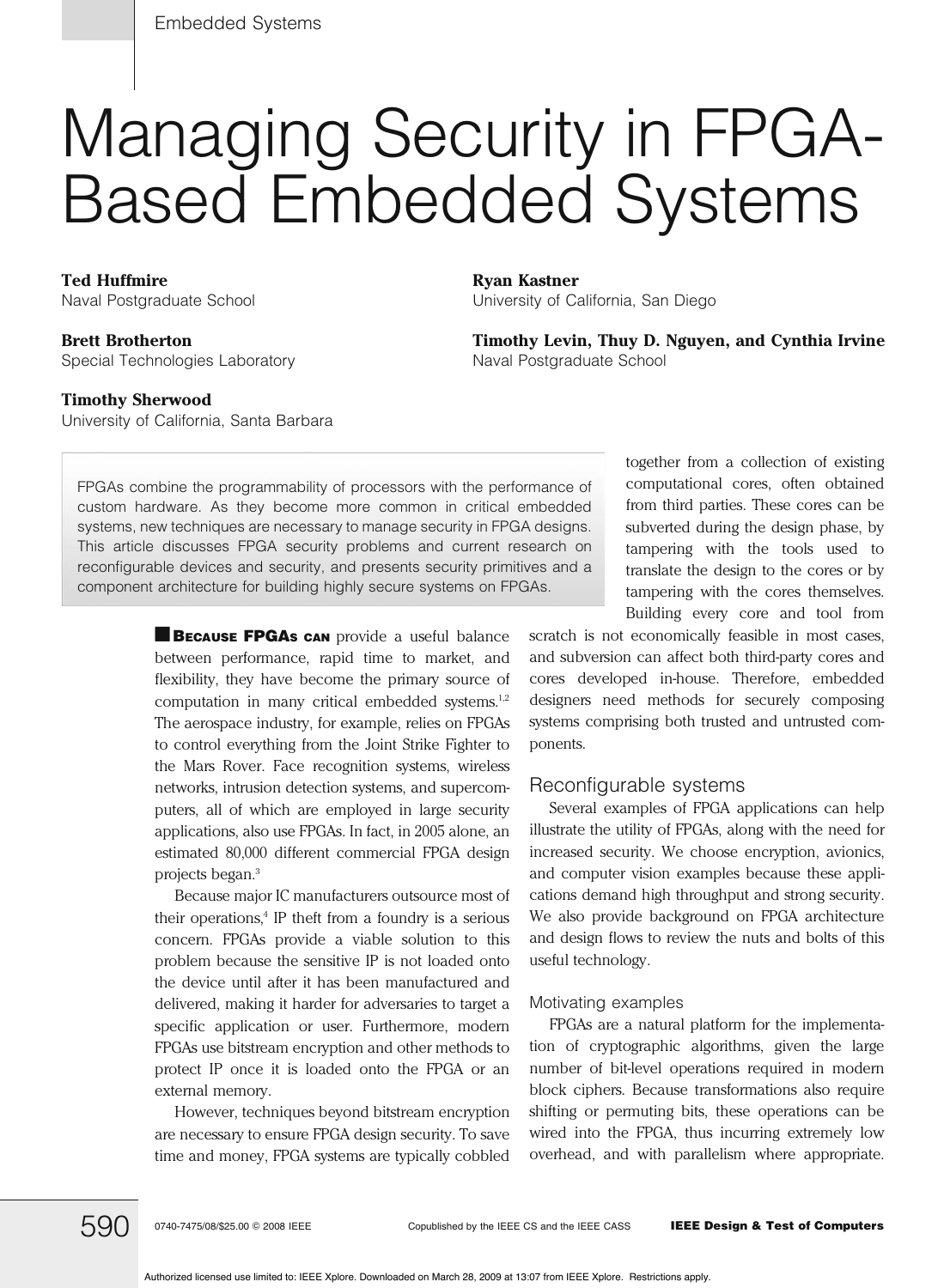FPGA-based implementations of MD5, SHA-2, and various other cryptographic functions have exploited this sort of bit-level operation. Even public-key cryptographic systems have been built atop FPGAs. Similarly, there are various FPGA-based intrusiondetection systems (IDS).

All this work centers around exploiting FPGAs to speed cryptographic or intrusion-detection primitives, but it is not concerned with protecting the FPGAs themselves. Researchers are just now starting to realize the security ramifications of building such systems around FPGAs.

Cryptographic systems such as encryption devices require strong isolation to segregate plaintext (red) from ciphertext (black). Typically, red and black networks (as well as related storage and I/O media) are attached to the device responsible for encrypting and decrypting data and enforcing the security policy; this policy ensures that unencrypted information is unavailable to the black network.

In more concrete terms, Figure 1 shows an embedded system with its components divided into two domains, which we have illustrated with different shading. One domain consists of MicroBlaze0 (a processor), an RS-232 interface, and a distinct memory partition. The other domain consists of MicroBlaze1, an Ethernet interface, and another distinct partition of memory. Both domains share an AES (Advanced Encryption Standard) encryption core, and all the components are connected over the on-chip peripheral bus (OPB), which contains policy enforcement logic to prevent unintended information flows between domains. An authentication function to interpret data from a biometric iris scanner (which might be attached to the RS-232 port) could be added to such a layout. However, if the authentication required a high degree of trustworthiness, the implementation of the function would need to reside in a (new or existing) trusted core.

In the aviation field, both military and commercial sectors rely on commercial off-the-shelf (COTS) FPGA components to save time and money. In military aircraft, sensitive targeting data is processed on the same device as less-sensitive maintenance data. Also, certain processing components are dedicated to different levels of data in some military hardware systems. Because airplane designs must minimize weight, it is impractical to have a separate device for every function or level. Allocation of functions to provide separation of logical modules is a common



Figure 1. A system consisting of two processors, a shared AES (Advanced Encryption Standard) encryption core, an Ethernet interface, an RS-232 interface, and shared external DRAM (dynamic RAM), all connected over a shared bus. (DDR: double data rate; SDRAM: synchronous DRAM.) (Revised from T. Huffmire et al., ''Designing Secure Systems on Reconfigurable Hardware,'' ACM Trans. Design Automation of Electronic Systems (TODAES), vol. 13, no. 3, July 2008, article 44. G 2008 ACM with permission.5)

practice in avionics to resolve this problem and to provide fault tolerance—for example, if a bullet destroys one component.

Lastly, intelligent video surveillance systems can identify potentially suspicious human behavior and bring it to the attention of a human operator, who can make a judgment about how to respond. Such systems rely on a network of video cameras and embedded processors that can encrypt or analyze video in real time using computer vision technology, such as human behavior analysis and face recognition. FPGAs are a natural choice for any streaming application because they can provide deep computation pipelines, with no shortage of parallelism. Implementing such a system would require at least three cores on the FPGA: a video interface for decoding the video stream, an encryption or computer vision mechanism for processing the video, and a network interface for sending data to a security guard's station. Each of these modules must be isolated to prevent sensitive information from being shared between modules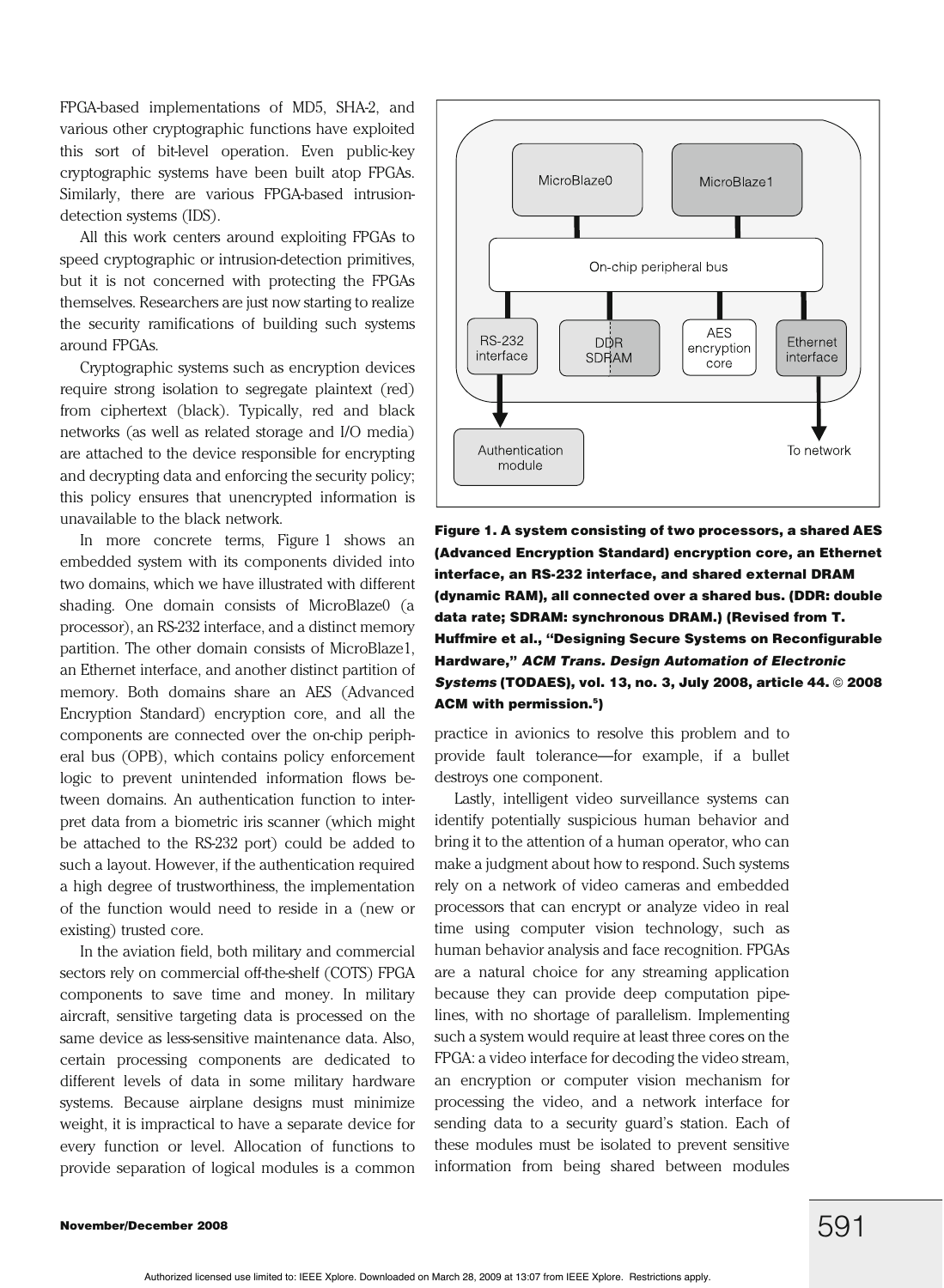

Figure 2. A modern FPGA-based embedded system in which distinct cores with different pedigrees and varied trust requirements occupy the same silicon. Reconfigurable logic, hardwired soft-processor cores, SRAM (static RAM) blocks, and other soft IP cores all share the FPGA and the same off-chip memory. (BRAM: block RAM; DSP: digitalsignal processing; HDL: hardware description language;  $\mu$ P: microprocessor.)

improperly—for example, directly between the video interface and the network.

# FPGA architecture

592

FPGAs use programmability and an array of uniform logic blocks to create a flexible computing fabric that can lower design costs, reduce system complexity, and decrease time to market, using parallelism and hardware acceleration to achieve performance gains. The growing popularity of FPGAs has forced practitioners to begin integrating security as a first-order design consideration, but the resourceconstrained nature of embedded systems makes it challenging to provide a high level of security.

An FPGA is a collection of programmable gates embedded in a flexible interconnect network that can contain several hard or soft microprocessors. FPGAs use truth tables or lookup tables (LUTs) to implement logic gates, flip-flops for timing and registers, switchable interconnects to route logic signals between different units, and I/O blocks for transferring data into and out of the device. A circuit can be mapped to an FPGA by loading the LUTs and switch boxes with a configuration, a method that is analogous to the way a traditional circuit might be mapped to a set of AND and OR gates.

An FPGA is programmed using a bitstream. This binary data, loaded into the FPGA through specific I/O ports on the device, defines how the internal resources are used for performing logic operations. (For a detailed discussion of the architecture of a modern FPGA, see the survey by Compton and Hauck.<sup>1</sup>)

#### Design flow

Figure 2 shows some of the many different design flows used to compose a single modern embedded system. The FPGA implementation relies on several sophisticated software tools created by many different people and organizations. Special-purpose processing cores, such as an AES core, can be distributed in the form of the hardware description language (HDL), netlists (which are a list of logical gates and their interconnections), or a bitstream. These cores can be designed by hand, or they can be automatically generated by design tools. For example, the Xilinx Embedded Development Kit (EDK) generates a soft microprocessor on which C code can be executed. There are even tools that convert C code to HDL, including Mentor Graphics Catapult C and Celoxica.

An example of an especially complex design flow is AccelDSP, which first translates Matlab algorithms into HDL; logic synthesis then translates this HDL into a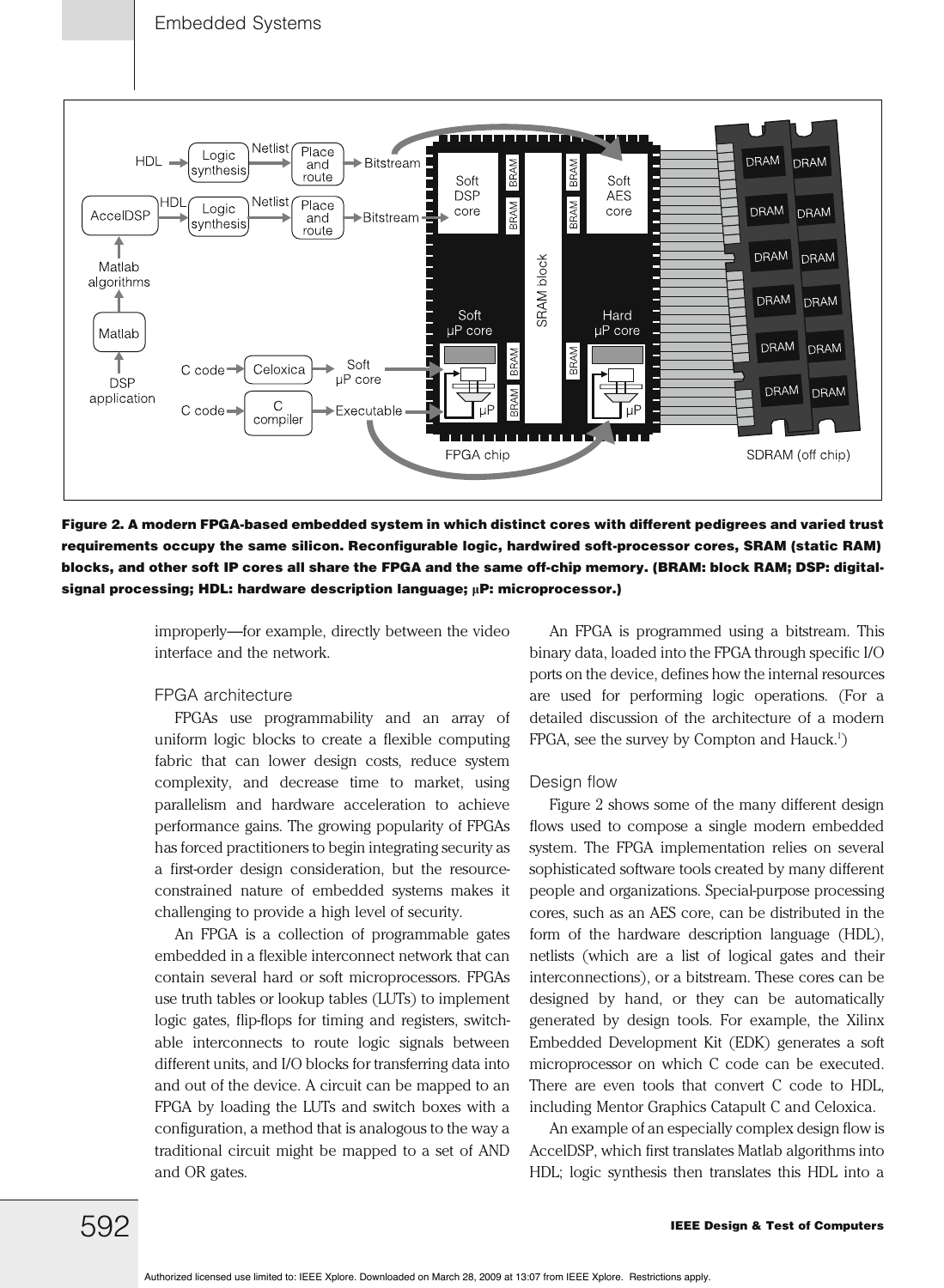netlist. Next, a synthesis tool uses a place-and-route algorithm to convert this netlist into a bitstream, with the final result being an implementation of a specialized signal-processing core. Security vulnerabilities can be introduced into the life cycle inadvertently because designers sometimes leave ''hooks'' (features included to simplify later changes or additions) in the finished design. In addition, the life cycle can be subverted when engineers inject unintended functionality, some of which might be malicious, into both tools and cores.

# Reconfigurable security problems

Design-tool subversion, composition, trusted foundries, and bitstream protection are problems often associated with reconfigurable hardware.

#### Design-tool subversion

The subversion of design tools could easily result in a malicious design being loaded onto a device. For example, a malicious design could physically destroy the FPGA by causing the device to short circuit. In fact, major design-tool developers have few or no checks in place to ensure that attacks on specific functionality are not included. However, we are not proposing a method that makes possible the use of subverted design tools to create a trusted core. Rather, our methods make it possible to safely combine trusted cores, developed with trusted tools (perhaps using inhouse tools that might not be fully optimized) with untrusted cores. FPGA manufacturers such as Xilinx provide signed cores that embedded designers can trust. Freely available cores obtained from sources such as OpenCores might have vulnerabilities introduced after distribution from the original source. However, a digital signature does not prevent a vulnerability either.

#### The composition problem

Given that different design tools produce a set of interoperating cores, and in the absence of an overarching security architecture, you can only trust your final system as much as you trust your leasttrusted design path.<sup>6</sup> If there is security-critical functionality (such as a unit that protects and operates on secret keys), there is no way to verify that other cores cannot snoop on it or tamper with it.

One major problem is that it's now possible to copy hardware, not just software, from existing products, and industry has invested heavily in mechanisms to protect IP. Few researchers have begun to consider the security ramifications of compromised hardware.

Industry needs a holistic approach to manage security in FPGA-based embedded-systems design. Systems can be composed at the device, board, and network levels. At the device level, one or more IP cores reside on a single chip. At the board level, one or more chips reside on a board. At the network level, multiple boards are connected over a network. These multiple scales of design present different potential avenues for attack. Attacks at the device level can involve malicious software as well as sophisticated sand-and-scan techniques. Attacks at the board level can involve passive snooping on the wires that connect chips and the networks that connect boards as well as active modification of data traffic. There are security advantages to using a separate chip for each core, because doing so eliminates the threat of cores on the same device interfering with one another. This advantage must be weighed against the increased power and area cost of having more chips and the increased risk of snooping on the communication lines between chips.

Composing secure systems using COTS components also presents difficulties:

- Did the manufacturer insert unintended functionality into the FPGA fabric? Was the device tampered with en route from the factory to the consumer?
- Does one of the cores in the design have a flaw (intentional or otherwise) that an attacker could exploit? Have the design tools been tampered with?
- Does a security flaw exist in the software running on general-purpose CPU cores or in the compiler used to build the software?
- $\blacksquare$  If an embedded device depends on other parts of a larger network (wired or wireless) of other devices (a system of systems), are those parts malicious?

We propose a holistic approach to secure system composition on an FPGA that employs many different techniques, both static and runtime, including lifecycle management, reconfigurable mechanisms, spatial isolation, and a coherent security architecture. A successful security architecture must help designers manage system complexity without requiring all system developers to have complete knowledge of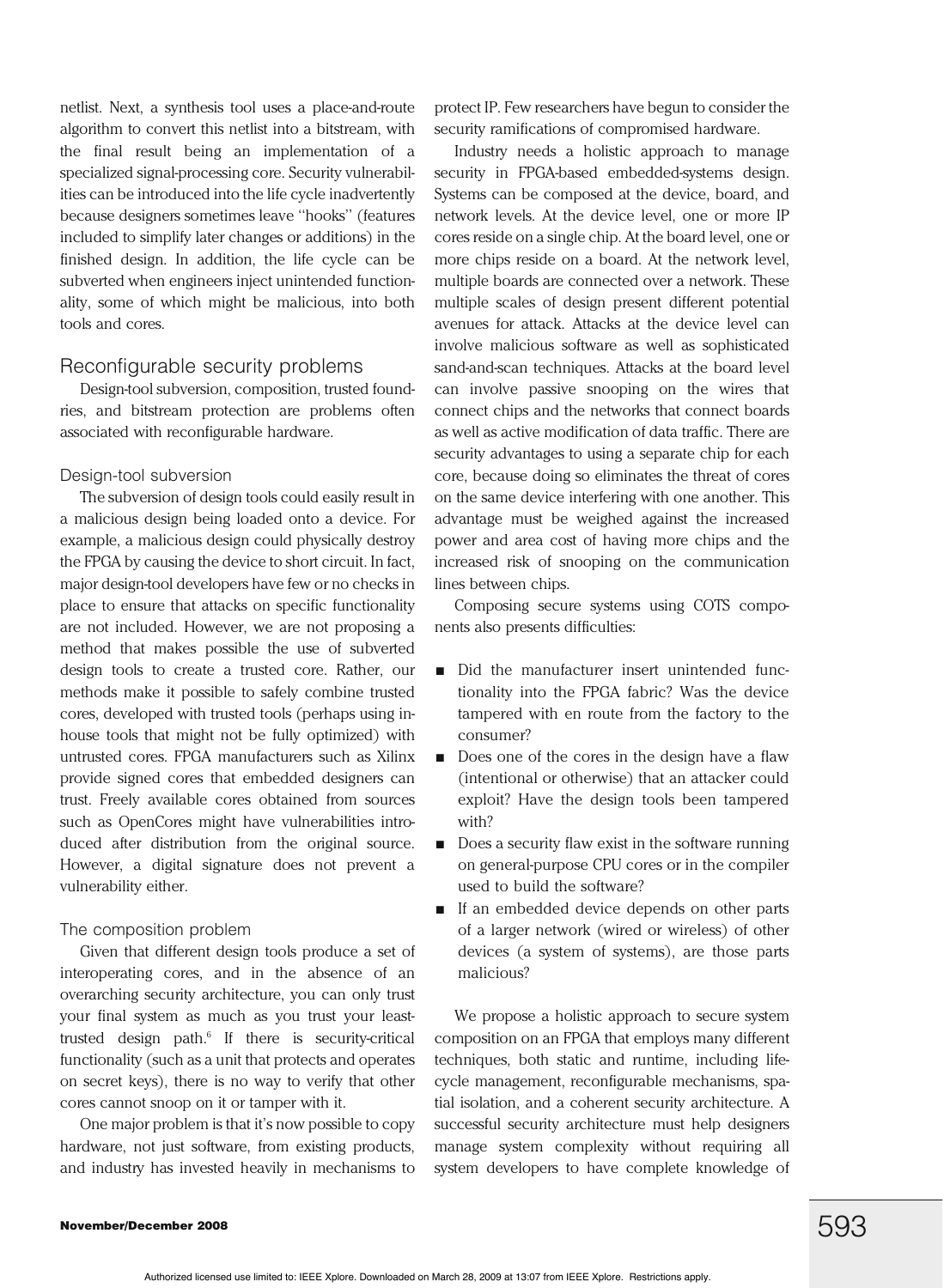the inner workings of all hardware and software components, which are far too complex for complete analysis. An architecture that enables the use of both evaluated and unevaluated components would let us build systems without having to reassess all the elements for every new composition.

#### The trusted-foundry problem

FPGAs provide an important security benefit over ASICs. When an ASIC is manufactured, the sensitive design is transformed from a software description to a hardware realization, so the description is exposed to the risk of IP theft. For sensitive military content, this could create a national security threat. Trimberger explains how FPGAs address the problem for the fabrication phase, but the security problem of preventing the design from being stolen from the FPGA itself remains and is similar to that of an ASIC.7

#### Bitstream protection

Most prior work relating to FPGA security focuses on preventing IP theft and securely uploading bitstreams in the field. Because such theft directly impacts the ''bottom line,'' industry has already developed several techniques to combat FPGA IP theft, such as encryption, fingerprinting, and watermarking. However, establishing a root of trust on a fielded device is challenging because it requires incorporating a decryption key into the finished product. Some FPGAs can be remotely updated in the field, and industry has devised secure hardware update channels that use authentication mechanisms to prevent a subverted bitstream from being uploaded. These techniques were developed to prevent an attacker from uploading a malicious design that causes unintended functionality. (Trimberger provides a more extensive overview of bitstream protection schemes.7 )

# Reconfigurable security solutions

Solutions to reconfigurable security problems fall into two categories: life-cycle management and a secure architecture.

#### Life-cycle management

Clearly, industry needs an approach to ensure the trustworthiness of all the tools involved in the complex FPGA design flow. Industry already deals with this lifecycle management problem with software configuration management, which covers operating systems, security kernels, applications, and compilers. Configuration management stores software in a repository and assigns it a version number. The reputation of a tool's specific version is based on how extensively it has been evaluated and tested, the extent of its adoption by practitioners, and whether it has a history of generating output with a security flaw. The rationale behind taking a snapshot in time of a particular version of a tool is that later versions of the tool might be flawed. For example, because automatic updates can introduce system flaws, it is often more secure to delay upgrades until the new version has been thoroughly tested.

A similar strategy is needed for life-cycle protection of hardware to provide accountability in the development process, including control of the development environment and tools, as well as trusted delivery of the chips from the factory. Both cores and tools should be placed under a configuration management system. Ideally, it should be possible to verify that the output of each stage of the design flow faithfully implements the input to that stage through the use of formal methods such as model checking. However, such static analysis suffers from the problem of false positives, and a complete security analysis of a complex tool chain is not possible with current technology, owing to the exponential explosion in the number of states that must be checked.

An alternative is to build a custom set of trusted tools for security-critical hardware. This tool chain would implement a subset of the commercial tool chain's optimization functions, and the resulting designs would likely sacrifice some measure of performance for additional security. Existing research on trusted compilers could be exploited to minimize the development effort. A critical function of life-cycle protection is to ensure that the output (and transitively the input) does not contain malicious artifacts.<sup>8</sup> Testing can also help ensure fidelity to requirements and common failure modes. For example, it should consider the location of the system's entry points, its dependencies, and its behavior during failure.

Life-cycle management also includes delivery and maintenance. Trusted delivery ensures that the FPGA has not been tampered with from manufacturing to customer delivery. For an FPGA, maintenance includes updates to the configuration, which can occur remotely on some FPGAs. For example, a vendor might release an improved version of the bitstream that fixes bugs in the earlier version.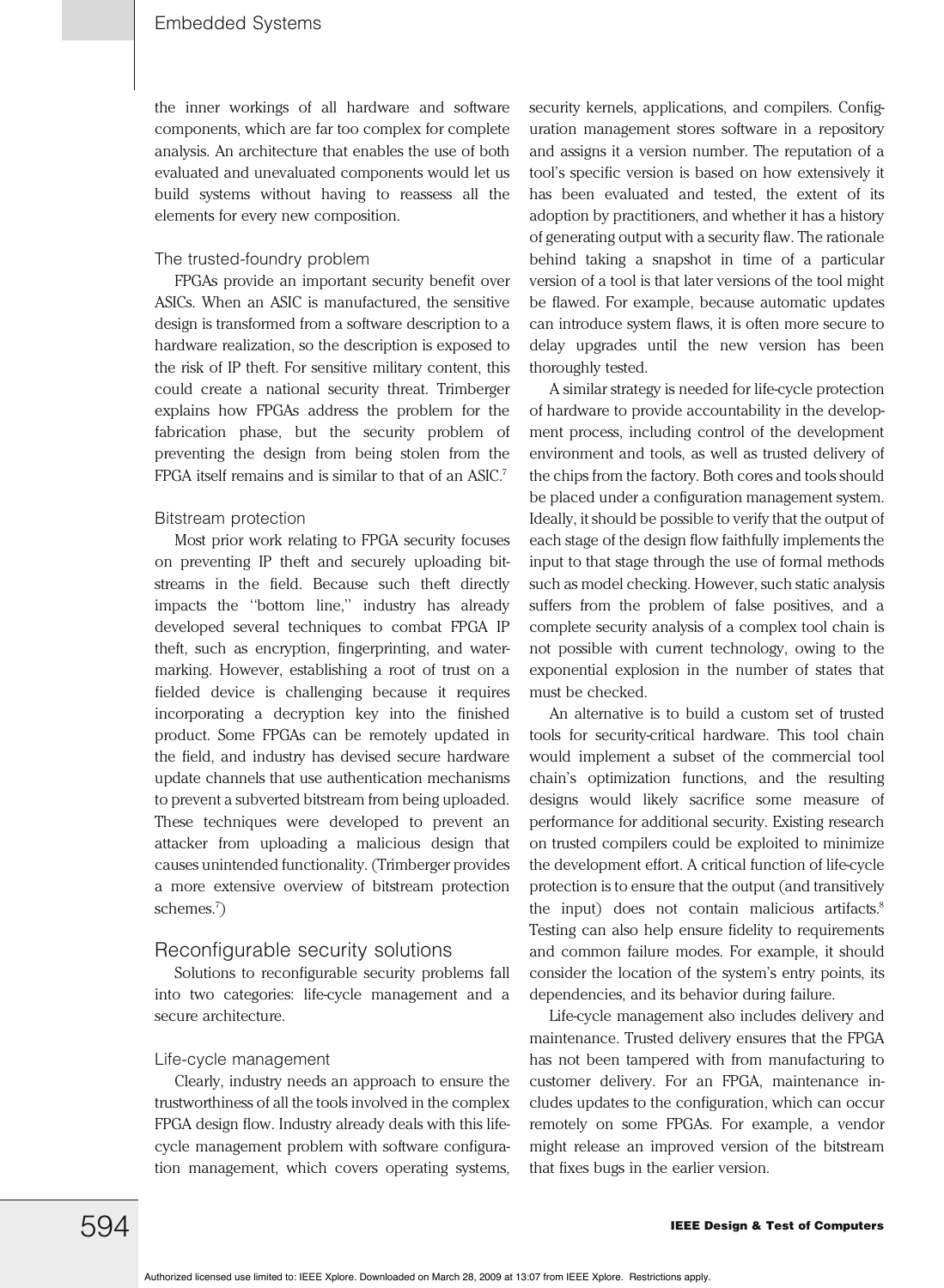#### Secure architecture

Programmability of FPGAs is a major advantage for providing on-chip security, but this malleability introduces unique vulnerabilities. Industry is reluctant to add security features to ASICs, because the editcompile-run cycle cost can be prohibitive. FPGAs, on the other hand, provide the opportunity to incorporate self-protective security mechanisms at a far lower cost.

**Memory protection.** One example of a runtime security mechanism we can build into reconfigurable hardware is memory protection. On most embedded devices, memory is flat and unprotected. A reference monitor, a well-understood concept from computer security, can enforce a policy that specifies the legal sharing of memory (and other computing resources) among cores on a chip.<sup>9</sup> A *reference monitor* is an access control mechanism that possesses three properties: it is self protecting, its enforcement mechanisms cannot be bypassed, and it can be subjected to analysis that ensures its correctness and completeness.10 Reference monitors are useful in composing systems because they are small and do not require any knowledge of a core's inner workings.

Spatial isolation. Although synthesis tools can generate designs in which the cores are intertwined, increasing the possibility of interference, FPGAs provide a powerful means of isolation. Because applications are mapped spatially to the device, we can isolate computation resources such as cores in space by controlling the layout function, $11$  as Figure 3 shows. A side benefit of the use of physical isolation of components is that it more cleanly modularizes the system. Checks for the design's correctness are easier because all parts of the chip that are not relevant to the component under test can be masked.

McLean and Moore provide similar concurrent work.12 Although they do not provide extensive details, they appear to be using a similar technique to isolate regions of the chip by placing a buffer between them, which they call a *fence*.

**Tags.** As opposed to explicitly monitoring attempts to access memory, the ability to track information and its transformation as it flows through a system is a useful primitive for composing secure systems. A tag is metadata that can be attached to individual pieces of system data. Tags can be used as security labels, and,



Figure 3. Sample layout for a design with four cores and a moat size of two. There are several different drawbridge configurations between the cores. (IOB: I/O block; CLB: configuration logic block.)

thanks to their flexibility, they can tag data in an FPGA at different granularities.

For example, a tag can be associated with an individual bit, byte, word, or larger data chunk. Once this data is tagged, static analysis can be used to test that tags are tightly bound to data and are immutable within a given program. Although techniques currently exist to enhance general-purpose processors with tags such that only the most privileged software level can add or change a tag, automatic methods of adding tags to other types of cores are needed for tags to be useful as a runtime protection mechanism. Early experiments in tagged architectures should be carefully assessed to avoid previous pitfalls.13

Secure communication. To get work done, cores must communicate with one another and therefore cannot be completely isolated. Current cores can communicate via either shared memory, direct connections, or a shared bus. (RF communication might be possible in the future.) For communication via shared memory, the reference monitor can enforce the security policy as a function of its ability to control access to memory in general. For communication via direct connections, static analysis can verify that only specified direct connections are permitted, as we discussed earlier. Such interconnect-tracing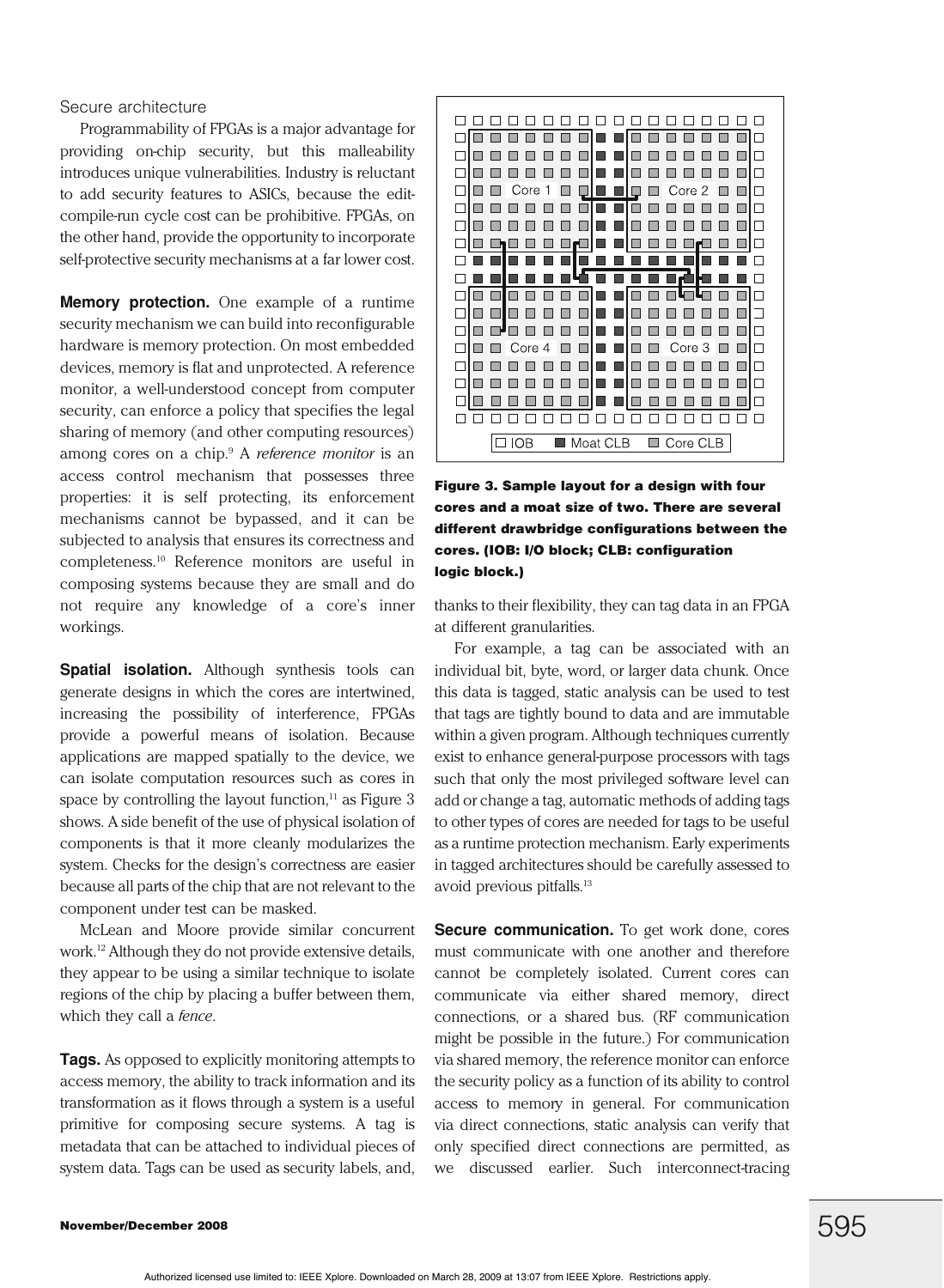techniques can be applied at both the device and board levels.

Communication via a shared bus must address several threats. If traffic sent over the bus is encrypted, snooping is not a problem. To address covert channels resulting from bus contention, every core can be given a fixed slice of time to use the bus. Although various optimizations have been proposed, this type of multiplexing is clearly inefficient, because a core's needs can change over time.

# Future work

Embedded devices perform a critical role in both the commercial and military sectors. Increasingly more functionality is being packed onto a single device to realize the cost savings of increased integration, yet researchers have yet to address onchip security. FPGAs can have multiple cores on the same device operating at different trust levels. Because FPGAs are at the heart of many embedded devices, new efficient security primitives are needed. We see opportunities for future work in multicore systems, further integration of our security primitives, reconfigurable updates, and both covert and side channels.

#### Multicore systems

As computing changes from a general-purpose uniprocessor model with disk and virtual memory to a model in which embedded devices such as cell phones perform more computing tasks, a new approach to system development is needed. Most future systems will likely be chip multiprocessor systems running multiple threads, SoCs with multiple special-purpose cores on a single ASIC, or a compromise between those two extremes on an FPGA. When the number of cores becomes large, communication between the cores over a single shared bus is impractical, and the use of direct connections (such as grid or mesh communication) becomes necessary. New techniques are necessary to mediate secure, efficient communication of multiple cores on a single chip. System design under this new model will require changes to the way in which implementations are developed to ensure performance, correctness, and security.

#### Further integration of security primitives

Our recent work has shown that by physically locating computations in different chip regions, and by validating the hardware boundaries between these regions, an efficient new mechanism for ensuring isolation is possible.<sup>11</sup> However, if a computing resource, such as an encryption unit, must be shared among security domains, then a temporal scheme (possibly based on data tagging) might be required. We are pursuing development of formal and practical methods that cooperatively apply spatial schemes, temporal schemes, and tagging to a design in a way that meets security requirements and minimizes overhead.

# Reconfigurable updates

Many modern FPGAs can dynamically change part of their configuration at runtime. Partial reconfiguration makes it possible to update the circuitry in a fielded device to patch errors in the design, provide a more efficient version, change algorithm parameters, or add new data sets (such as Snort IDS rules). The avionics industry, for example, would like the ability to update systems in flight as a fault tolerance measure. Also, some supercomputers have partially reconfigurable coprocessors.

A dynamic system is more complicated and difficult to build than a static one, and this is true of the security of such a system as well. In many cases, secure state must be preserved across updates. A hotswappable system is especially challenging because state must be transferred from the executing core to the updated core. In addition, data from the executing core must be mapped to the updated core, which might need to store the same data in a completely different location as the previous version.

In fact, the practical difficulties of implementing systems that employ partial reconfiguration has prevented its widespread use. The costs of dealing with these complexities are rarely worth the savings in on-chip area, which doubles every year anyway. However, practitioners should understand the security implications of partial reconfiguration as it applies to dynamic updates. For example, an updated core might have different security properties than the previous core. We are investigating the requirements for partial reconfiguration within our security architecture.

#### Channels and information leakage

Even if cores are spatially isolated, they might still be able to communicate through a covert channel. In a covert-channel attack, a high core leads classified data to a low core that is not authorized to access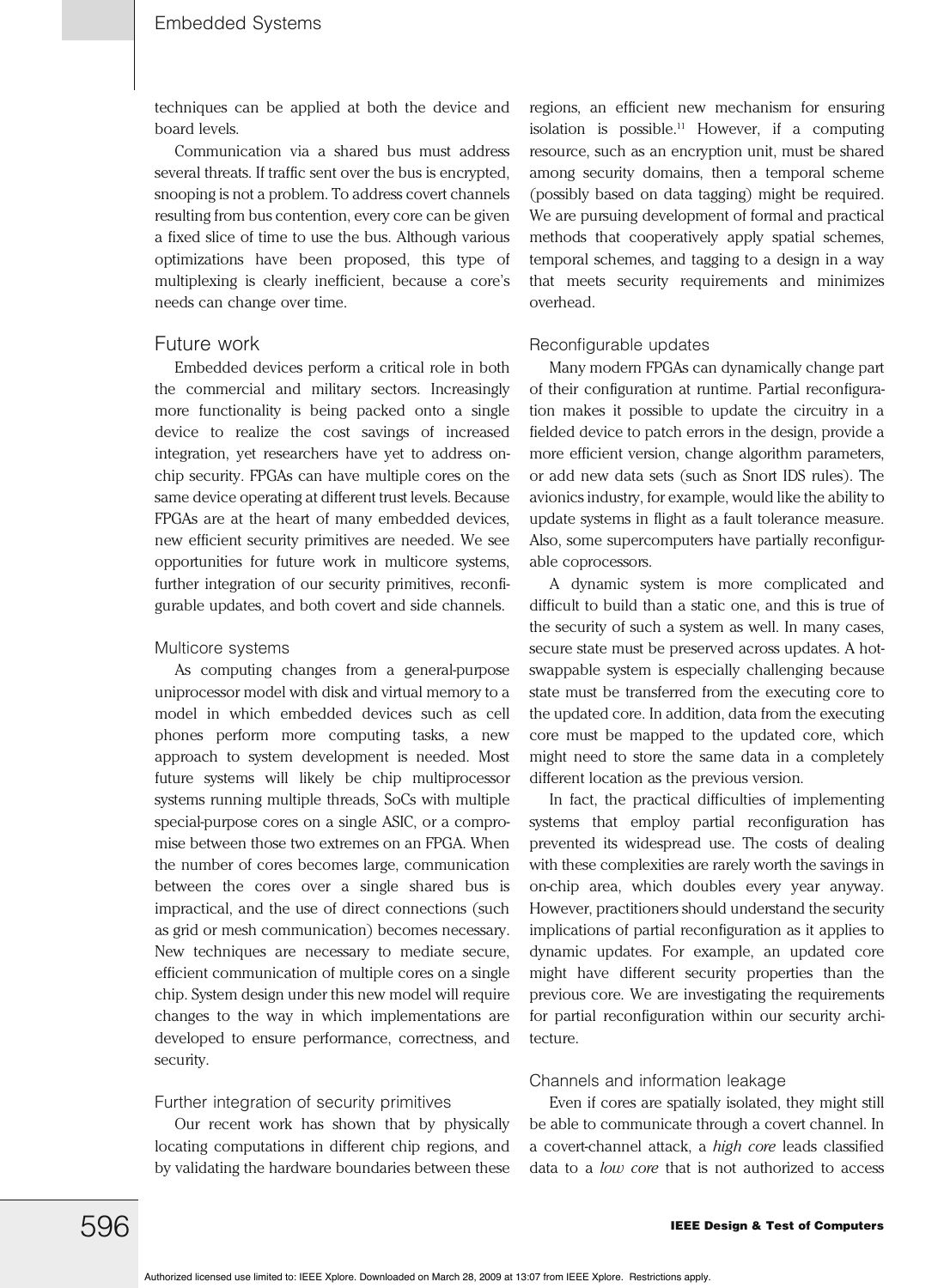classified data directly. The high source is also constrained by rules that prevent it from writing directly to the low destination. A covert channel is typically exploited by encoding data into a shared resource's visible state, such as disk usage, error conditions, or processor activity. Classical covertchannel analysis involves enumerating all shared resources and metadata on chip, identifying the shared points, determining if the shared resource is exploitable, determining the bandwidth of the covert channel, and determining whether remedial action can be taken.

A side channel is slightly different from a covert channel in that the recipient is an entity outside the system that observes benign processing and can infer secrets from those observations. An example of a sidechannel attack is the power-analysis attack, in which the power consumption of a cryptocore is externally observed to extract the cryptographic keys. Finally, there are overt illegal channels (such as direct channels or trap doors). An example of a direct channel is a system that lacks memory protection. A core can transmit data to another core simply by copying it into a memory buffer.

Clearly, new techniques are necessary to address the problem of covert, side, and direct channels in embedded systems. In theory, a design could be statically analyzed to detect the presence of possible unintended information flows, although the scalability of this approach runs into computability limits. We are continuing to investigate solutions to this problem.

WE HAVE DESCRIBED a security architecture and a set of static and runtime primitives that work together to separate cores so that they do not interfere with one another, but this is only part of the picture. A successful approach must combine life-cycle management and a coherent security architecture for policy enforcement. The security architecture we describe here uses a set of primitives that complement one another, including a reference monitor for memory protection and a separation strategy that uses spatial isolation and interconnect tracing.

Designing any trustworthy complex system is challenging, and given the relative immaturity of current FPGA design approaches in which multiple computational cores from different sources are combined using commercial tools, the current state of embedded-systems security leaves much to be desired. Industry and its customers can no longer take hardware security for granted. Clearly, embeddeddesign practitioners must become acquainted with these problems and with related new developments from the computer security research field, such as the security primitives we've described here. Practitioners must also adapt the rich body of life-cycle management tools and techniques that have been created for trustworthy software development and apply them to hardware design. A path toward ensuring the security of the tools and the resulting product is necessary to provide accountability throughout the development process. The holistic approach to system design we've described here is a significant step in that direction. $\blacksquare$ 

# Acknowledgments

We thank the anonymous reviewers for their comments. This research was funded in part by National Science Foundation grant CNS-0524771 and NSF career grant CCF-0448654.

# ■ References

- 1. K. Compton and S. Hauck, ''Reconfigurable Computing: A Survey of Systems and Software,'' ACM Computing Surveys, vol. 34, no. 2, June 2002, pp. 171-210.
- 2. P. Schaumont et al., ''A Quick Safari through the Reconfiguration Jungle,'' Proc. 38th Design Automation Conf. (DAC 01), ACM Press, 2001, pp. 172-177.
- 3. D. McGrath, ''Gartner Dataquest Analyst Gives ASIC, FPGA Markets Clean Bill of Health,'' EE Times, 13 June 2005, http://www.eetimes.com/news/latest/archive/ ?archiveDate=06/18/2005.
- 4. R. Milanowski and M. Maurer, ''Outsourcing Poses Unique Challenges for the U.S. Military-Electronics Community,'' Chip Design. Aug./Sept. 2006, http://www.chipdesignmag. com/display.php?articleId=752&issueId=18.
- 5. T. Huffmire et al., ''Designing Secure Systems on Reconfigurable Hardware,'' ACM Trans. Design Automation of Electronic Systems (TODAES), vol. 13, no. 3, July 2008, article 44.
- 6. C. Irvine and T. Levin, ''A Cautionary Note Regarding the Data Integrity Capacity of Certain Secure Systems,'' Integrity, Internal Control and Security in Information Systems, M. Gertz, E. Guldentops, & L. Strous, eds., Kluwer Academic Publishers, 2002, pp. 3-25.
- 7. S. Trimberger, "Trusted Design in FPGAs," Proc. 44th Design Automation Conf. (DAC 07), ACM Press, 2007, pp. 5-8.
- 8. E.A. Anderson, C.E. Irvine, and R.R. Schell, ''Subversion as a Threat in Information Warfare," J. Information Warfare, vol. 3, no. 2, June 2004, pp. 52-65.

# November/December 2008  $597$